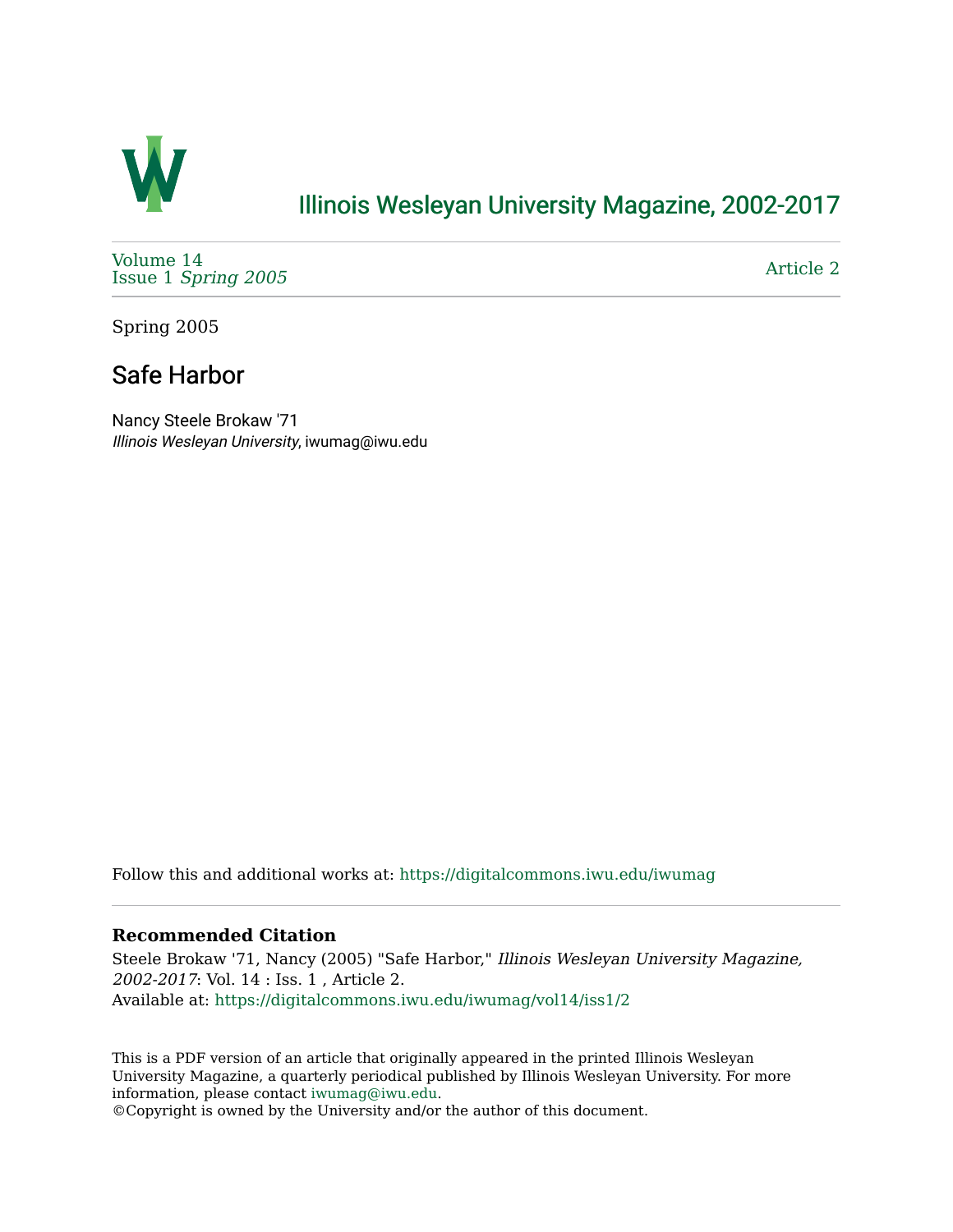

## **By Nancy Steele Brokaw '71**

Outside, an Arctic blast has sent the temperature plummeting to zero but inside a classroom in Shaw Hall on this January day the air is warm and the ideas are hot. Emmanuel Tatah Mentan is listing three major components of President Bush's national security strategy on the board.

Mentan turns to the class. "Who can tell me the dangers inherent in this policy?" he asks. As his students respond, he flashes an engaging grin and provides nods and words of encouragement. Sparking a free flow of open-minded dialogue about government policy is an obvious priority for Mentan in his classroom. He remembers inspiring those same kinds of debates as a teacher in his native Cameroon. The difference is that, there, it nearly cost him his life.

Mentan's yearlong visit to campus as a visiting professor of political science was made possible through Illinois Wesleyan's participation in the international Scholars at Risk (SAR) program. SAR is a global network of more than 80 universities and colleges that arranges short-term academic positions for scholars of any discipline and from any country who suffer violence or other threats because of their work, prominence, or exercise of basic rights.

Mentan, who holds a Ph.D. in political science and has 20 years of teaching experience, is the first scholar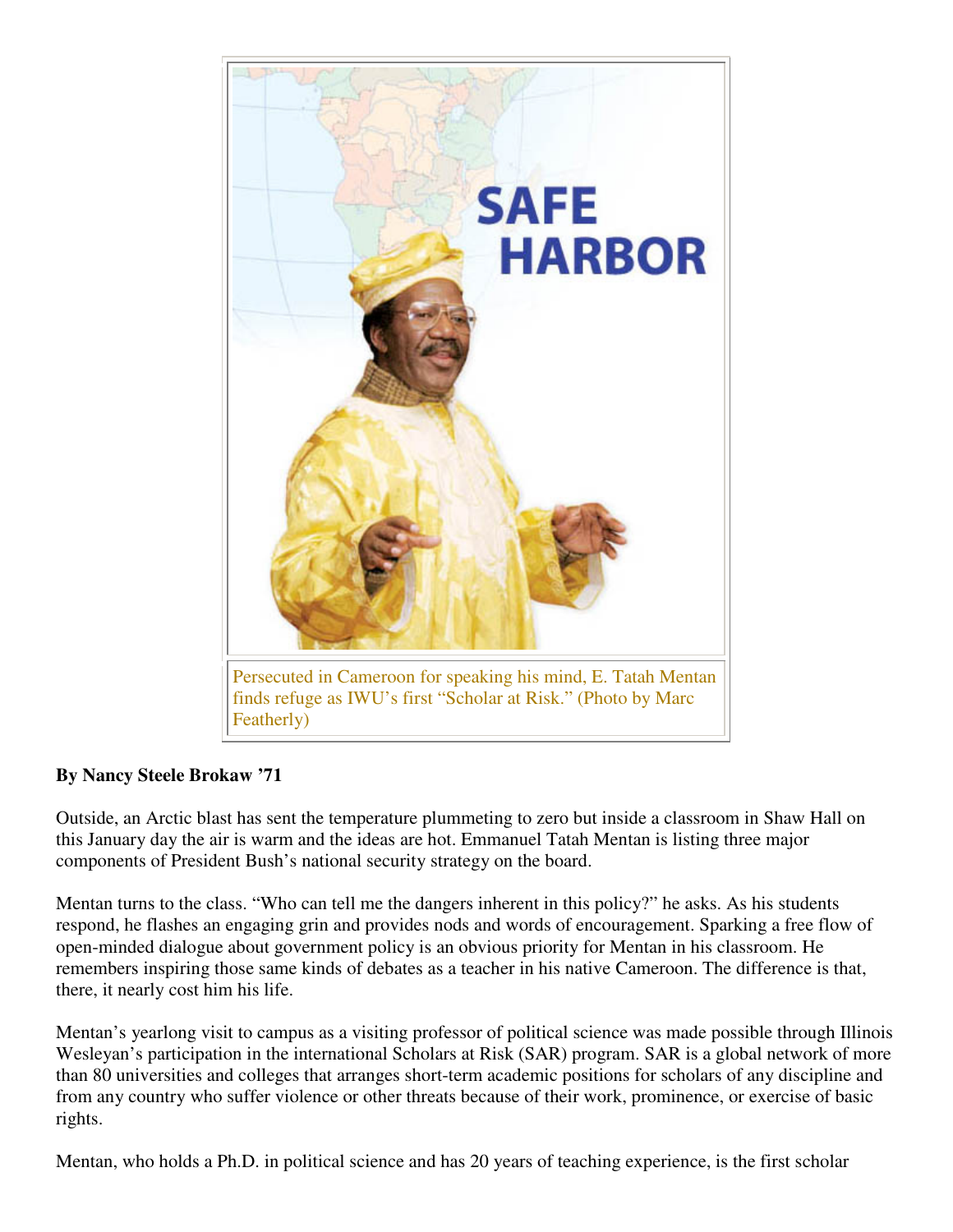hosted by IWU since it joined the SAR network in 2000. He describes his stay here with words like "stimulating," "quiet," and "comfortable," though when he talks of his former life in Cameroon, the pain and anger he feels at being forced to leave his homeland are palpable, as is his longing to return there one day.

A nation of 16 million located in sub-Saharan Western Africa, Cameroon was invaded and occupied by France and Britain after World War I. It became independent in 1960. Since that time there have been sporadic movements toward democratic reform, but "political power remains firmly in the hands of an ethnic oligarchy," according to the CIA's World Factbook. Its national anthem declares that Cameroon is a "land of promise." Mentan agrees that Cameroon is, indeed, full of promise — both in terms of abundant natural resources (oil, cocoa, tea, timber, and coffee) and in its people's potential. But, he says, it is a land lacking in promise for anyone with an open, inquisitive mind.

In the village where he was raised, Mentan grew up with exactly such a mind. Born in 1948, he spent his boyhood "running football" (playing soccer) and studying law and politics. After completing the equivalent of U.S. high school, Mentan passed an elite exam that enabled him to attend the university in Yaounde, Cameroon's capital. His interest in political science continued, though his specific areas of study were journalism and mass communication.

"Cameroonian journalists are also political scientists," Mentan explains. "But after graduation, the expectation is for one to become a state functionary. To emerge with dissenting ideas is seen as ingratitude."



Mentan and education professor Irv Epstein (left) conduct a scholarly exchange in the lounge of the Center for Liberal Arts. Epstein is a member of the Scholars at Risk national advisory committee. (Photo by Mark Romine)

After working for awhile as a news reporter in Yaounde, his habit of asking hard questions quickly landed him in trouble. The government snatched him from his job and sent him to a radio station in a remote northern region where there was no one with whom he could discuss his ideas. In fact, many of his colleagues "were spies from the government," he says. "They (the government) thought I would cool off my boiling ideas about freedom of the press."

Mentan says, "It's hard to understand in the U.S., but in Cameroon, we have an intellectual hemorrhage. It comes from the instruments of government control. Some of us are trained, we come back and then are sent off to where we are useless, even to ourselves." But Mentan was not content to stay useless. Without getting the required government approval, he broke a sensational story about a border dispute between Cameroon and its southern neighbor, Gabon. "It exploded and was picked up across the nation," he recalls. "That virtually cost me my life." After being tipped off that

he was about to be arrested, Mentan fled across the border to Nigeria with only his books and clothes.

Enrolling at the University of Nigeria, Mentan earned both a master's and doctoral degree in political science. With the appointment of a new president in 1982, Mentan and other exiles were welcomed back to Cameroon as a conciliatory move by the new president. But despite promises of new freedom, he returned to find the government was still keeping a close eye on him. After a frustrating year in which he was basically allowed to do nothing, Mentan was permitted to take a job teaching journalism at the University of Yaounde. There he met a student, Charity, who became his wife and the couple settled into what appeared to be a normal life, starting a family that has grown to include five daughters.

Mentan wasn't fooled, however. "I felt the government all around me," he says. With a family now to worry about, Mentan decided to apply for an exit visa to return to Nigeria but was turned down. Despite his fears, he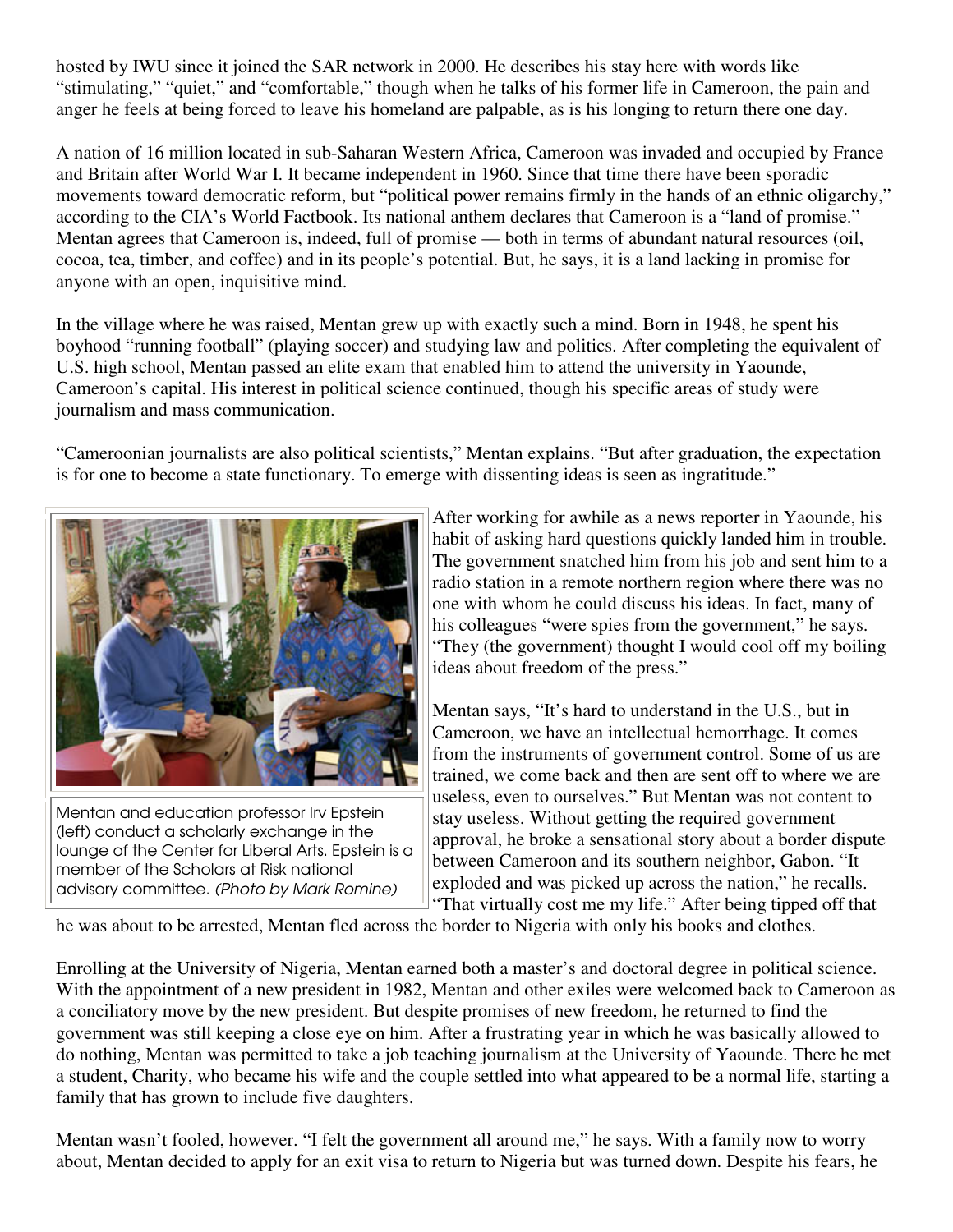continued to encourage his students to pursue both sides of a story, not just the government's. Both his academic training and his convictions wouldn't allow him to do otherwise, he explains.

Mentan also continued to chart dangerous waters in his scholarly research. Twice, he had work stolen. One manuscript, nearly completed, examined assassination as a tool of political control. "A student must have made it known what I was writing on," he says. "My office was searched and the manuscript was stolen in the middle of the night." Written in longhand, there were no backup copies. He still mourns its loss.

On May 6, 1990, Mentan did a radio interview in which he demanded, he says, "That for the here and now, the people express their views." For this, he was arrested, interrogated, and "tormented" by government officials. "You have to sign a document in order to be released (from jail)," he says. "If you do not sign it, they will just take a gun and shoot you." He knew fellow academics who had met exactly that fate. Mentan signed the paper without bothering to read it.

For eight years, Mentan continued to teach at the University of Yaounde, with one eye always over his shoulder. Then, in 1998, he contributed a chapter in a U.S. publication in which he described Cameroon as a "flawed democracy" and he found himself back in the government's crosshair. Adding to the danger, Mentan was also conducting research at the time "on the torture of people who don't espouse the (Cameroonian) president's point of view."

In the fall of 2000, the two eldest of the Mentans' five daughters left to join Charity, who was working towards a master's degree in public affairs as a Hubert H. Humphrey fellow at the University of Minnesota. The Mentans were sensing that the danger in Cameroon was growing greater and sending the older daughters to join their mother provided assurance, as Mentan puts it, "that our family would not become extinct." Although Mentan and the couple's three younger daughters desperately wanted to join them, they had been denied visas and remained behind in Yaounde.



The police attempted to frame Mentan on a weapons charge by giving his children a tear-gas canister. Fortunately, the children

knew to discard it, and when authorities raided Mentan's home they found nothing. But he realized that a line had been crossed. He had been fearful before, but realizing that now his children were in danger as well made him "tremble."

Despite the failure of their gas-canister ruse, police soon came for him, anyway, escorting Mentan from the university to jail, where he was brutally tortured. "The things they did there, I do not like to talk about," he says. When pressed, he will point out scars on his legs from being beaten by an iron bar and tells of blisters on the soles of his feet so painful they made him cry.

Mentan was released in the middle of the night. Returning home, he knew that he had to get himself and his daughters out of Cameroon as soon as possible. In January 2001, U.S. Embassy officials granted him asylum. Although forced to leave his daughters behind in the care of their grandmother, Mentan hoped that his absence would assure their safety until arrangements could be made for them to join the rest of the family in America.

That reunion finally occurred, nearly two years later, in Minnesota. Mentan remembers how his family embraced and wept with the realization that their separation was finally over. The feeling of relief, he says, was coupled with a profound gratitude that their faith in God had helped carry them through the ordeal.

Since then, two more years have passed and — after teaching stints at the University of Minnesota and the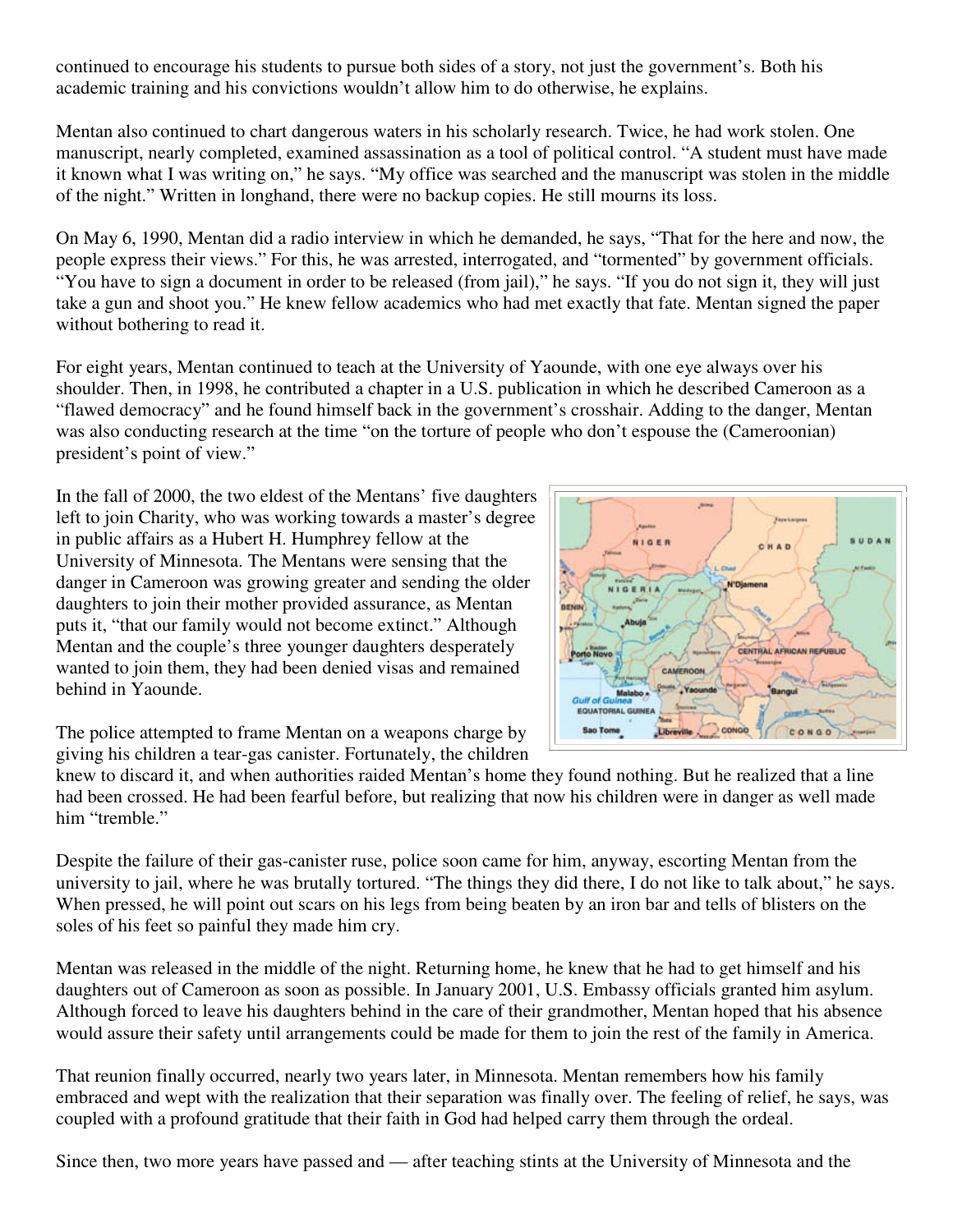University of Missouri, St. Louis — Mentan is delighted to find himself at Illinois Wesleyan. Upon first arriving here last fall, he says he wondered if he was dreaming.

"Here were disciplined students, reading under trees, staying in the library until 1 a.m.," he says. "The students were energetic, attentive, and most of all, eager to learn, wanting to learn." He discovered the same energy among the faculty. "I attended lectures of my colleagues," Mentan says. "I was excited by their devotion to task."

Irv Epstein — professor of Educational Studies and a member of the Scholars at Risk national advisory committee — believes that Mentan's presence on the campus has more than validated IWU's involvement in the program. "Tatah is having a big impact on Illinois Wesleyan's campus in terms of making more visible our understanding of African studies and human rights generally. He's not simply a wonderful role model for students and colleagues but also a prescient observer and scholar. His academic insights are very valuable."

Among those insights, Mentan offers an assessment of IWU's style of shared governance. "It's not someone 'up there' who is handing down orders," he says. "Instead, when there's a problem, it's approached in a clinical, shared way. The camaraderie among the faculty — this is something I enjoy very much."



Mentan chats with students in The Ames Library. Mentan compares the atmosphere of IWU's campus to a village in his homeland. "We Africans, we like this family feeling," he says. (Photo by Mark Romine)

So at home is Mentan at Illinois Wesleyan that he often finds himself walking back to campus in the evenings from his nearby apartment ("I am a foot runner — no car"). "I love to read," he says, admitting he often stays in The Ames Library with the students until 1 a.m. "I may doze off," he says, "but then I wake up on the comfortable couch and read some more." In general, the feeling of comfort he's experienced at IWU makes him feel as much a part of a family as a university.

"I like it here," Mentan concludes simply. "It's quiet like a village. We Africans, we like this family feeling."

Still, he misses his own family, and travels to St. Paul to visit them whenever he can. He keeps especially close track of his daughters' numerous activities and achievements. The children, now ages 10 to 18, "are so Americanized already," he observes. "They are more American-African than African-American." His two oldest will be starting college in the fall, probably at the

University of Minnesota. He confesses, "I don't feel easy, seeing them go off."

This semester, Mentan is teaching a class on "Human Security and Global Governance" and a seminar on "Peace and Conflict Areas." He has done some traveling and speaking with other SAR participants and has become a passionate advocate of the program and its worth, not just for him and other "scholars at risk," but to everyone associated with higher education. "Academia is like a human being," he says. "If a finger is hurt, the danger of infection is a threat to the whole body."

That theme is echoed in his new book, Dilemmas of Weak States: Africa and Transnational Terrorism in the 21st Century, printed this winter by Ashgate Publishing in London. Among other things, this book argues that Africa is in danger of becoming a weak link in the global war against terrorism. As Mentan puts it, "Africa is both agent and victim of transnational terrorism."

In many African nations, the same factors exist that led to the rise of international terrorism in the Middle East